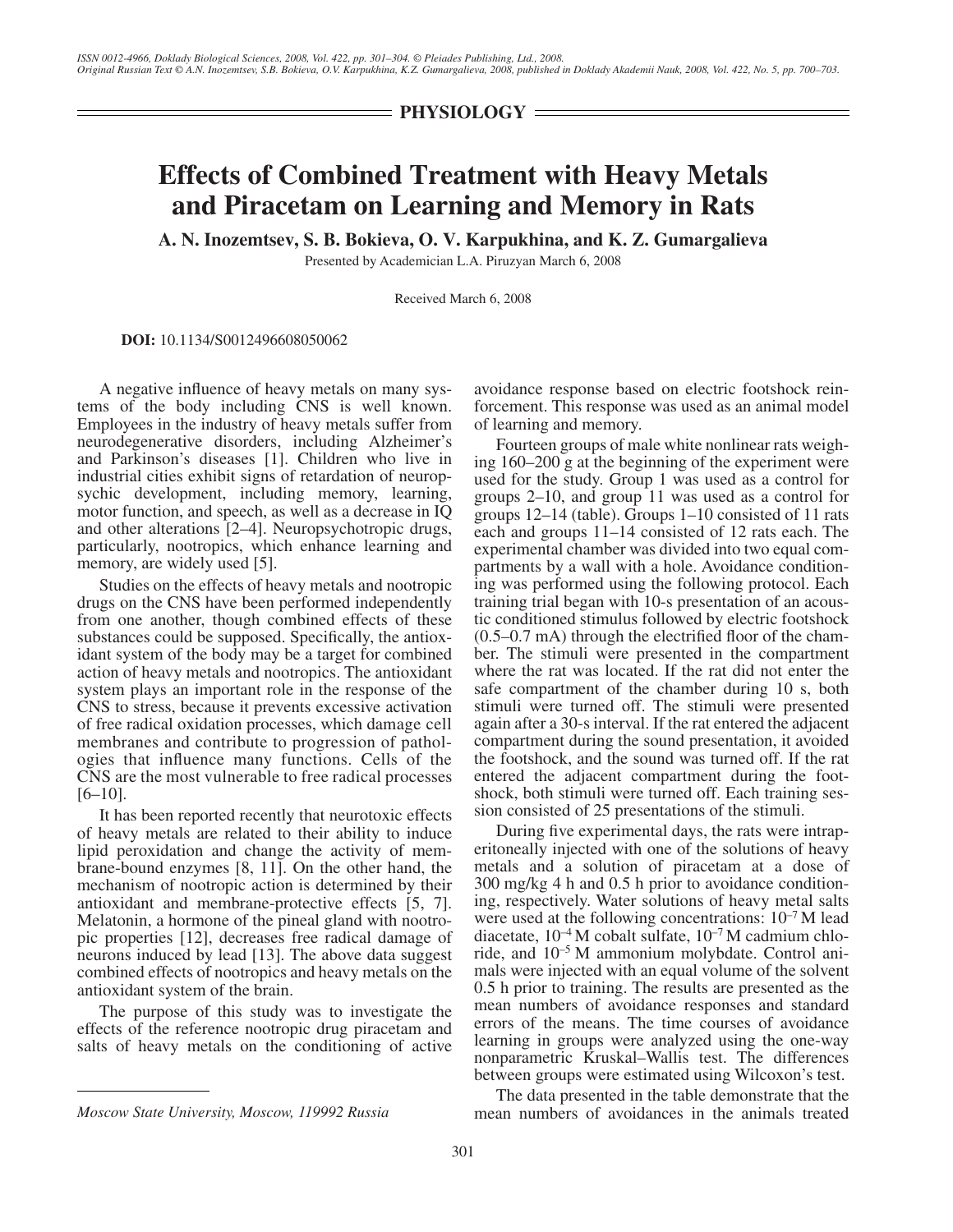## INOZEMTSEV et al.

| Group          | Substance                      | Experimental days         |                              |                                |                                   |                                    |
|----------------|--------------------------------|---------------------------|------------------------------|--------------------------------|-----------------------------------|------------------------------------|
|                |                                | 1                         | $\overline{2}$               | $\overline{3}$                 | $\overline{4}$                    | 5                                  |
| $\mathbf{1}$   | Solvent                        | $11.6 \pm 3.6$            | $25.5 \pm 4.8$               | $47.6 \pm 3.3$                 | $67.3 \pm 4.3$                    | $85.5 \pm 1.8$                     |
| 2              | Piracetam                      | $20.4 \pm 4.5$            | $41.1 \pm 4.4$<br>$\ast$     | $61.5 \pm 1.8$<br>$**$         | $72.9 \pm 2.4$                    | $89.1 \pm 1.8$                     |
| 3              | Lead diacetate                 | $13.5 \pm 5.6$            | $21.8 \pm 6.1$               | $27.3 \pm 6.6$<br>$**$         | $36.7 \pm 5.7$<br>$***$           | $32.4 \pm 4.5$<br>$**$             |
| $\overline{4}$ | Cobalt sulfate                 | $6.2 \pm 1.7$             | $16.7 \pm 3.0$               | $16.2 \pm 3.6$<br>***          | $13.1 \pm 3.7$<br>***             | $10.2 \pm 2.9$<br>$**$             |
| 5              | Cadmium chloride               | $8.4 \pm 4.5$             | $17.1 \pm 5.4$               | $15.6 \pm 5.5$<br>***          | $14.2 \pm 5.9$<br>***             | $14.9 \pm 4.2$<br>***              |
| 6              | Ammonium molybdate             | $25.8 \pm 6.9$            | $36.7 \pm 6.3$               | $42.2 \pm 7.5$                 | $60.7 \pm 7.3$                    | $64.4 \pm 9.7$<br>$\ast$           |
| 7              | Lead diacetate + piracetam     | $3.6 \pm 1.7$<br>$*, +$   | $12.7 \pm 2.6$<br>$*,$ +++   | $29.1 \pm 5.3$<br>$***,$ +++   | $39.6 \pm 7.3$<br>$***,$ +++      | $43.3 \pm 7.0$<br>$***, #, +++$    |
| 8              | Cobalt sulfate + piracetam     | $12.4 \pm 1.7$            | $20.0 \pm 2.2$               | $32.0 \pm 3.8$<br>$*, + + + +$ | $32.2 \pm 5.4$<br>$***$ , ##, +++ | $44.0 \pm 4.7$<br>$***$ , ###, +++ |
| 9              | Cadmium chloride + piracetam   | $7.3 \pm 2.1$<br>$^{+++}$ | $15.0 \pm 3.9$<br>$^{+++}$   | $17.6 \pm 3.1$<br>$***,***$    | $26.9 \pm 2.0$<br>$***$ , ##, +++ | $22.6 \pm 4.3$<br>$***$ , $+++$    |
| 10             | Ammonium molybdate + piracetam | $22.6 \pm 4.5$            | $34.6 \pm 5.2$               | $52.7 \pm 5.4$                 | $58.6 \pm 5.8$                    | $71.1 \pm 5.2$<br>$+$              |
| 11             | Solvent                        | $12.0 \pm 3.2$            | $36.7 \pm 2.9$               | $61.3 \pm 2.9$                 | $79.0 \pm 1.7$                    | $92.6 \pm 0.9$                     |
| 12             | Piracetam                      | $21.7 \pm 5.1$            | $40.0 \pm 4.6$               | $59.0 \pm 1.9$                 | $73.0 \pm 3.4$                    | $89.0 \pm 1.6$                     |
| 13             | Cadmium chloride               | $10.7 \pm 4.3$            | $15.3 \pm 5.1$<br>$***$      | $14.0 \pm 5.2$<br>***          | $17.3 \pm 6.1$<br>***             | $15.7 \pm 5.1$<br>***              |
| 14             | Cadmium chloride + piracetam   | $3.7 \pm 1.6$<br>$***,++$ | $12.0 \pm 3.6$<br>$***,$ +++ | $12.7 \pm 2.7$<br>$***,***$    | $18.3 \pm 2.6$<br>$***,$ +++      | $15.3 \pm 3.3$<br>$***,$ +++       |

Effects of piracetam and salts of heavy metals on avoidance response formation

Note: Significant differences between the mean values in each experimental group treated with the drug or metal and the respective control group are indicated by  $*,$   $^+$ , or  $^{\#}$ . One, two, or three signs mean the first, second, or third level of significance.

with piracetam were equal to, or even significantly higher than, those in the control animals. These changes were observed in animals of the second group on the second and third experimental days. This is in accordance with the known data on the influence of piracetam on learning and memory under normal conditions [5, 14, 15].

Heavy metals inhibited learning in the animals. Salts of cadmium and cobalt had more pronounced effects. Administration of these compounds led to a lower number of footshock avoidances. The increase in the number of avoidance responses was found on the second experimental day only. Later on, the level of electric footshock avoidances did not elevate, possibly due to the cumulative effect of treatment with these metals. The animals avoided the footshock in 10–17% of all trials. The Kruskal–Wallis test showed the absence of significant increase in the number of avoidances from session to session, which confirmed a strong inhibition of learning by these metals. The inhibiting effect of ammonium molybdate on learning was the weakest, and a significant decrease in the number of avoidances compared to the control was observed on the last experimental day only.

In accordance with the nootropic hypothesis, the effects of piracetam are more expressed when gnostic and mnestic processes occur under adverse conditions. It has been demonstrated in experiments with animals and in clinical practice that nootropics, including piracetam, are more effective during aging; in amnesia induced by maximal electroshock, scopolamine, or hypoxia; in the cases of functional impairments of avoidance conditioning; etc. [5, 14].

The expected protective properties of piracetam could be estimated by its capacity for preventing or attenuating the inhibition of learning induced by heavy metals. The ability of piracetam to prevent inhibition of avoidance was observed only in rats treated with the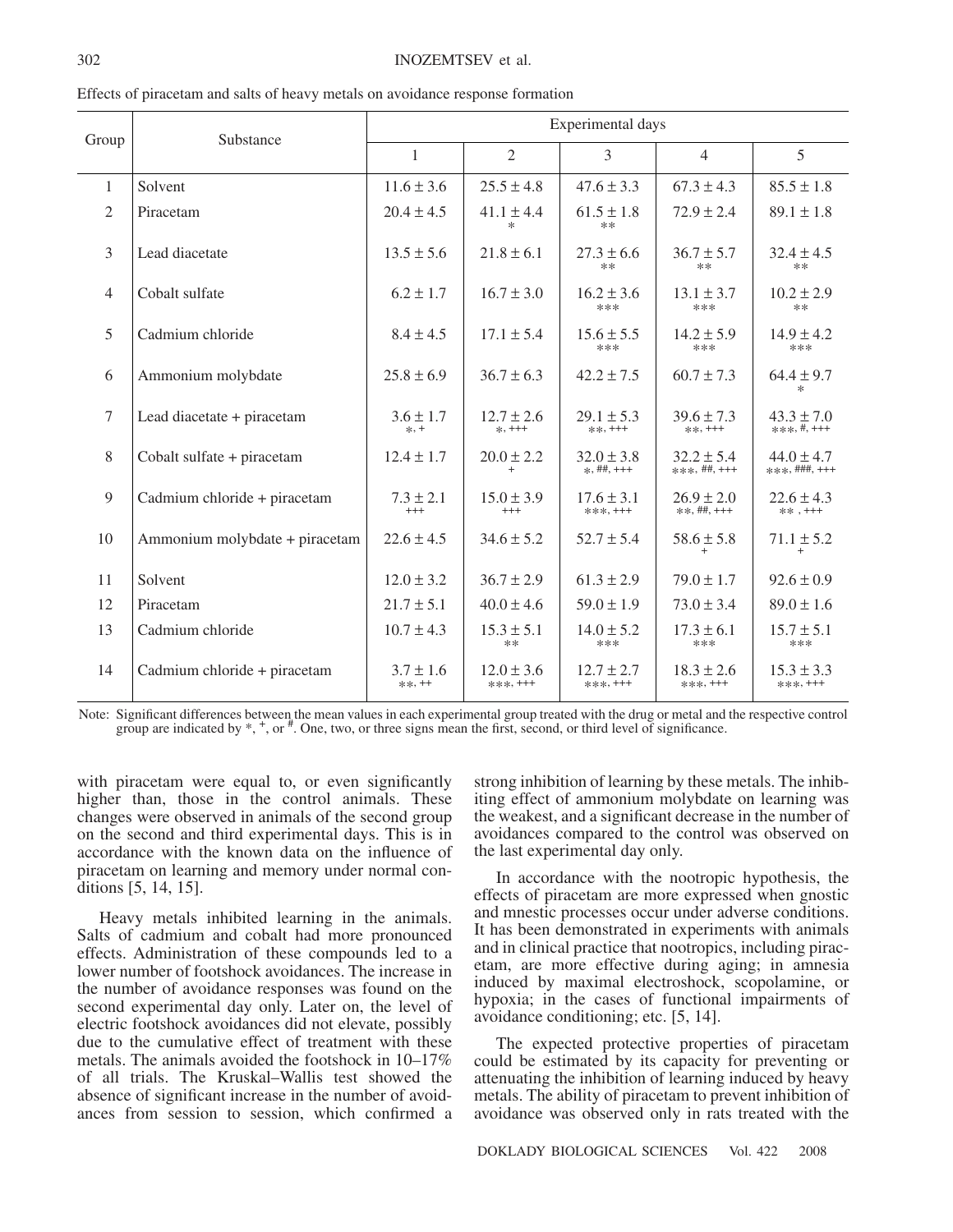molybdenum salt, which had the weakest effect on learning. The number of avoidances in group 10, where the rats were injected with this metal and piracetam, did not significantly differ from the control level on the fifth day only. During the last two days of training, the rats treated with ammonium molybdate prior to piracetam exhibited fewer avoidances than the animals injected with the nootropic alone. In experiments with other groups of animals treated with combinations of substances, piracetam only attenuated the inhibiting influence of heavy metals.

Piracetam decreased the effect of cobalt sulfate during the last three days, and the number of avoidance responses in the rats treated with this metal and piracetam was greater than in the animals injected with the metal salt only. However, avoidances were fewer as compared to the control group. These data show inhibition of learning under these conditions. The number of avoidance responses in the rats treated with cobalt sulfate and piracetam was smaller than in the animals injected with the nootropic only.

Lead diacetate, which was injected to rats of group 3, inhibited learning during three days. Piracetam decreased this effect on the last day only, when the level of avoidance responses in the rats treated with this metal and the nootropic was greater as compared to the animals injected with the metal alone. However, this level was lower than in the control animals. On this day, as well as on others, lead diacetate attenuated the protective action of piracetam, and the level of avoidances was lower in the animals injected with the combination of substances, in comparison with the rats treated with the nootropic alone. The above-mentioned improvement of learning after piracetam treatment, which was observed on the second and third experimental days, was absent after simultaneous administration of lead diacetate and piracetam. Moreover, administration of both substances additionally decreased the number of avoidances during the first two days of training, and the level of these responses remained lower than that in the control group during all five days of training. This effect was not found in the group treated with the metal alone.

Piracetam decreased the inhibition of avoidance learning in rats of group 9, which were injected with cadmium chloride, on the fourth day only. Though the number of avoidances was higher after treatment with both substances as compared to treatment with the metal alone, it was 2.5 times smaller than in the control group. Throughout the period of training, the effect of piracetam was attenuated by preliminary administration of cadmium chloride, so that the numbers of avoidances in groups 9 and 14 were lower compared to groups 2 and 12, which were injected with the nootropic alone. Moreover, simultaneous administration of cadmium salt and piracetam to the rats of group 14 decreased the number of avoidances compared to the control on the first training day. This effect was not found in group 13, which was treated with the metal alone.

These data demonstrate that piracetam protected from the inhibitory effect of heavy metals on learning and memory. However, the protective effect of piracetam was attenuated by heavy metals in many cases. This inability of piracetam to prevent the inhibitory effect of heavy metals contradicts the results of many studies that demonstrated the capacity of nootropics for recovering impairments of learning and memory. Moreover, the inhibition of avoidance was even more expressed after administration of a nootropic drug together with salts of lead and cadmium as compared to the treatment with these metals without piracetam. Our data show that the use of nootropics is dangerous in the regions with high levels of heavy metals, because it may aggravate the neurotoxic effects of the metals on the central nervous system of humans.

## REFERENCES

- 1. Gorell, J.M., Johnson, C.C., Rybicki, B.A., et al., *Neurotoxicology*, 1999, vol. 20, no. 2/3, pp. 239–247.
- 2. *Doklad o svintsovom zagryaznenii okruzhayushchei sredy Rossiiskoi Federatsii i ego vliyanii na zdorov'e naseleniya (Belaya kniga)* (Report on the Lead Environmental Pollution in the Russian Federation and Its Effect on Population Health: The White Data Book), Snatkin, V.V., Ed., Moscow: REFIA, 1997.
- 3. Revich, B.A. and Sidorenko, V.N., *Metodika otsenki ekonomicheskogo ushcherba zdorov'yu naseleniya ot zagryazneniya atmosfernogo vozdukha. Posobie po regional'noi ekologicheskoi politike* (Methodology of Assessment of the Economic Damage to Population Health Due to Air Pollution: A Manual on Regional Environmental Policy), Moscow: Akropol', 2006.
- 4. Gorobets, P.Yu., Il'chenko, I.N., Lyapunov, S.M., and Shugaeva, E.N., *Prof. Zabol. Ukrepl. Zdor.*, 2005, no. 1, pp. 14–20.
- 5. Voronina, T.A. and Seredenin, S.B., *Eksp. Klin. Farmakol.*, 1998, vol. 61, no. 4, pp. 3–9.
- 6. Aleksandrovskii, Yu.A., Poyurovskii, M.V., and Neznamov, G.G., *Nevrozy i perekisnoe okislenie lipidov* (Neuroses and Lipid Peroxidation), Moscow: Nauka, 1990.
- 7. Dyumaev, K.M., Voronina, T.A., and Smirnov, L.D., *Antioksidanty v profilaktike i terapii patologii TsNS* (Antioxidants in the Prevention and Treatment of CNS Pathology), Moscow: Nauka, 1995.
- 8. Zozulya, Yu.A., Baraboi, V.A., and Sutkovoi, D.A., *Svobodnoradikal'noe okislenie i antioksidantnaya zashchita pri patologii mozga* (Free Radical Oxidation and Antioxidant Protection in Cerebral Pathology), Moscow: Znanie, 2000.
- 9. Pshennikova, M.G., in *Aktual'nye problemy patofiziologii (izbrannye lektsii)* (Current Problems in Pathophysiology: Selected Lectures), Moscow: Meditsina, 2001, pp. 220–353.